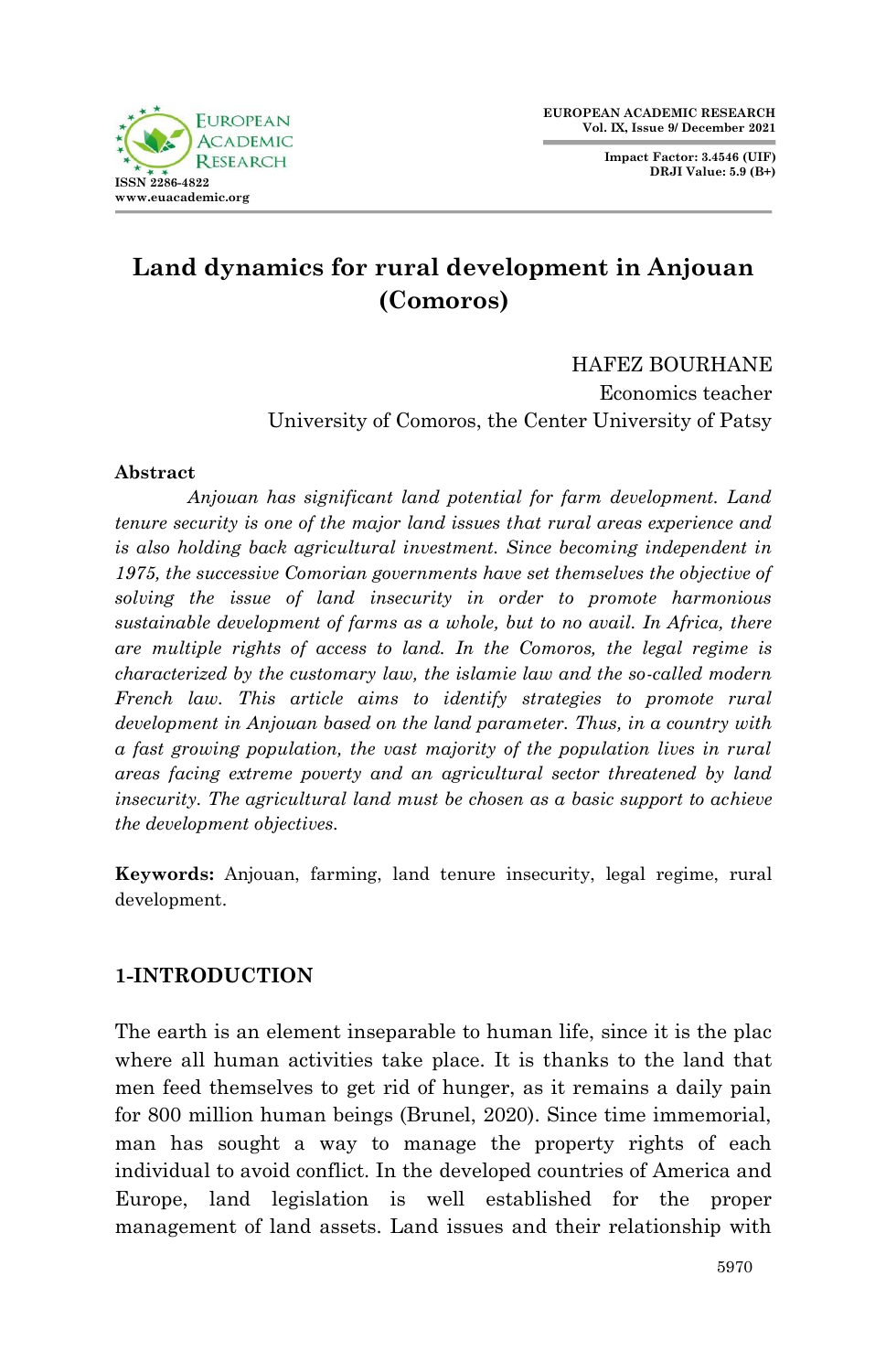development priorities have constantly highlighted a movement by which peoples constitute themselves as historical subjects of their future, recovering with the diversity of their cultures the control of their economic, political and ideological choices (Razafindraibe, 2009). Land issues, which are the source of numerous conflicts that have always affected the majority of humanity, are of concern to all societies throughout the world (El-Barwane, 2010). This concern does not spare the Union of the Comoros either, since the unfinished postindependence period due to the occupation of the island of Mayotte by France, the land issue has preoccupied the newly independent Comorian state. President Ali Soilihi intended to resolve the land issue, in particular by securing it through a program of nationalization of agricultural land, which led his regime to burn a large part of the documents that were filed by the Cadastre and Domains services. The government authorities that followed one another abandoned any idea of nationalizing land and found less radical solutions than those advocated by the regime of ALI Soilih. In Comoros, the national land domain includes the state domain, that of the various territorial communities and the heritage of other private individuals (DIEDHIOU,2012). As far as the land law is concerned, the different modes of space and resource management proposed within the framework of the theory of land control constitute the main feature (BEN ALI et al 2011). This legal system in the context of land regularization is characterized by the use of the customary law, the islame law and the colonial law. Moreover, the land issue is not simply a political or legal issue but is also characterized in an economic framework. As they have pointed out (E. LE BRIS et al. 1982), the land issue should not be autonomous in village practices, as it is in the discourse of researchers and practitioners, but should involve other global factors, particularly the economic factors of the farmer. The Comoros, a country with an agricultural vocation and potential, economically rank among the poorest countries. This poverty is mainly rural and affects the majority of farmers. The country ranks 134th out of 177 countries in the Human Development Index (HDI) (BEN ALI et al 2011). The Gross Domestic Product is around US\$450 per capita and the cumulative growth rate over the last ten years is barely 3%. In addition to agricultural activities, Comorians also make a living from livestock (80% of the working population is involved in these two activities). However, regardless of their main activity, almost all Comorians remain deeply attached to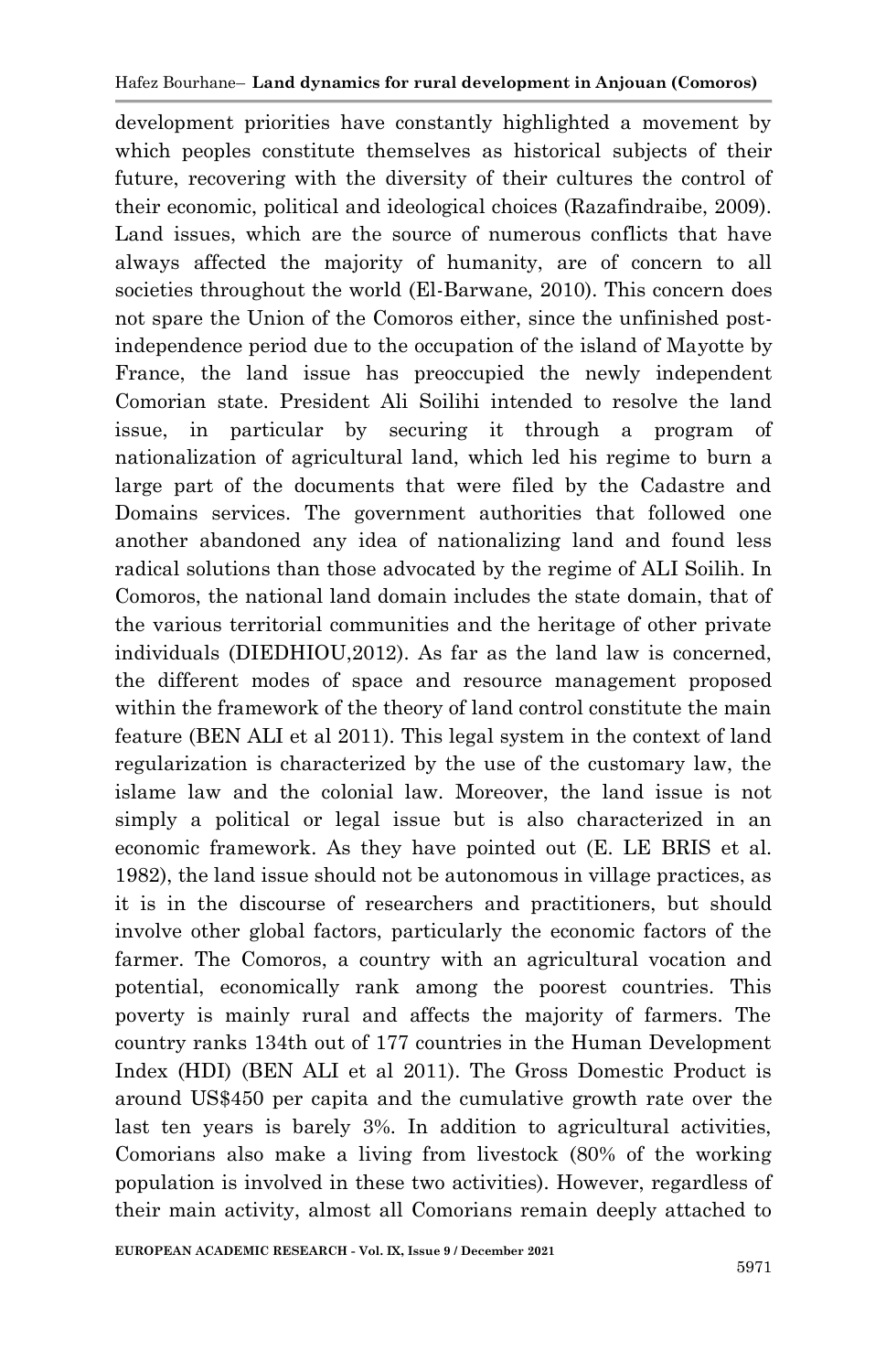the land, which has both an economic (production of market goods, savings), social and symbolic value (sign of belonging to society, redistribution of wealth) (M. Saïd and N. Sibelet 2004). Land plays a very important role in the socio-economic development of countries, especially in developing countries such as the Comoros, where the majority of the population is involved in agricultural activities (Mahamoud, 2013). Policies aimed at promoting the generalization of private land ownership should be among the priorities of the development policies of many African countries, such as Comoros. The management of land and natural resources is at the heart of the country's development. Agricultural, rural development and territorial planning policies are impacted and determined by it. In this respect, land policies characterize the master plans of sustainable territorial development in countries, especially developing countries. In a social context, the Comoros, as in the case of almost all Third World countries in general and in particular the island nations of the southwestern Indian Ocean, land occupies a central place in socioeconomic life (EL BARWANE, 2007). The relationship of the Comorian to the land is a fact that does not allow a clear distinction between urban and rural areas. This means that more than half of the Comorian population is involved in agricultural activities. Land tenure is an exorbitant social factor insofar as it accounts for the various rights over land and natural resources while determining the actors and holders of these rights (CHENE-SANOGO, 2012). In this social context, (Célestin, 2010) adds on the land question as being the particular set of social relations having land or territorial space as a support. These social relations are mainly determined by economic factors, legal factors, and then by the techniques of management of nature that can materialize and characterize these social relations into so many distinct regimes. In Comoros in general and in Anjouan in particular, as a Muslim country, the use of Muslim law in land management plays a very important role and the role of the father is very remarkable especially in the exploitation of land. In addition, in Comoros, the land belongs to the state. But in practice and usage, it is managed by the family, the village and/or customary chiefs within the limits of their respective soils (DIEDHIOU, 2012). Only the state can give a citizen a definitive title of ownership. Land management is generally based on a system of traditional land ownership ; the head of the family being considered the owner of the land at the family level and the village chief the owner at the village level. However,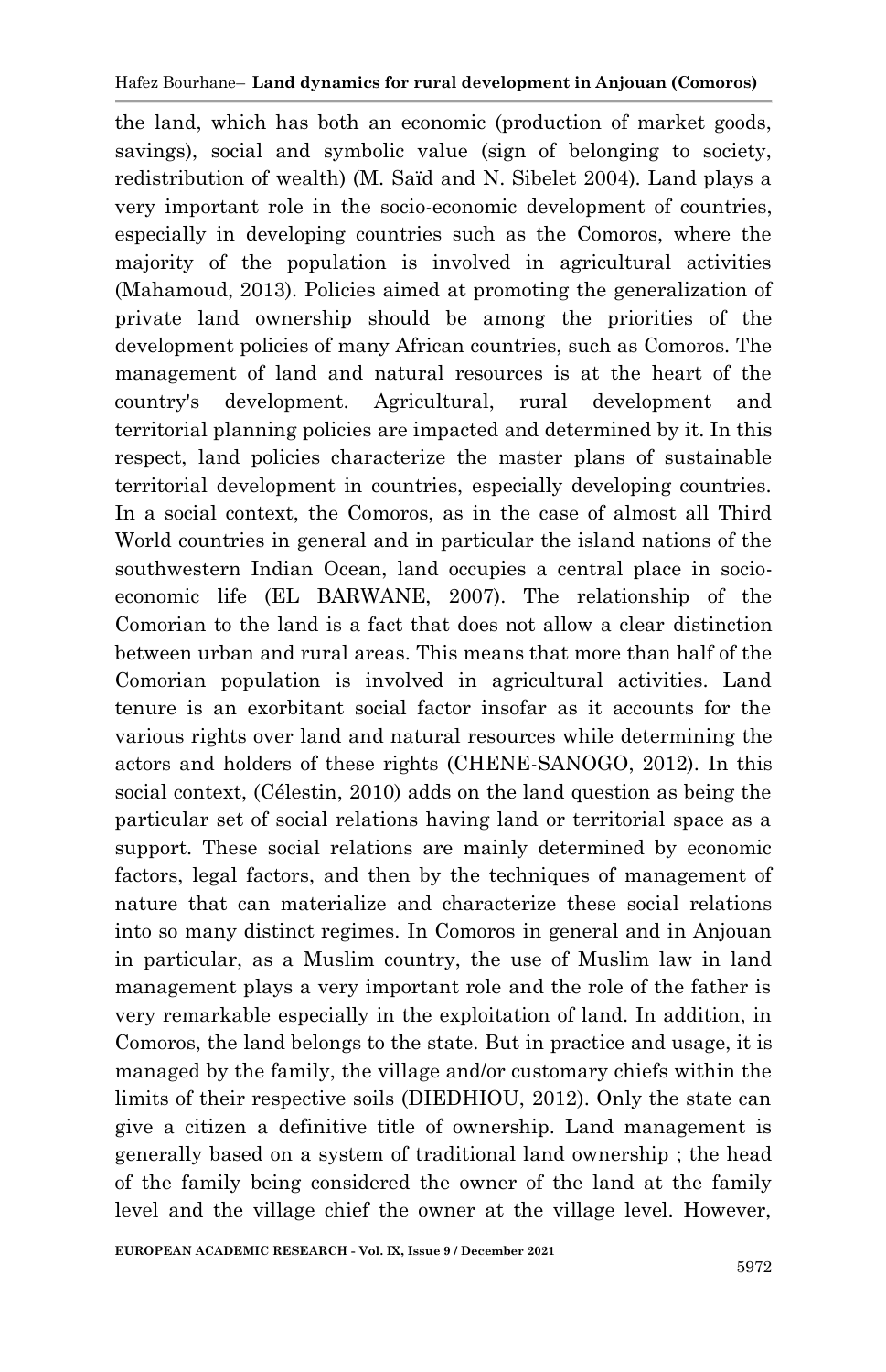farmers find it hard to secure their property and land conflicts arise on a daily basis, impeding the development process in rural areas. It is almost impossible to find a family or community that does not experience a land issue (BEN ALI, et al 2011). In this context, (M. Said and N. Sibelet, 2004) also adds that even the tree considered as a form of land tenure in its own right, called here tree tenure can also generate conflicts. It is very difficult for farmers to understand how land tenure works, leading to land insecurity and preventing the development process in rural areas. In fact, in an environmental context, the FAO in 2003 revealed that there is a close correlation between land tenure and environmental conditions, particularly the modes of land use that are harmful to the environment or, on the contrary, serve to improve it. In this context, (BARRIERE, 1996) shows that any form of management generates a dynamic process, but the very notion of management does not prejudge its own quality, which can be either positive or negative in its results. The management of the environment often integrates, and should always integrate, a conservation project. In this perspective, in order to conserve and remedy environmental problems, the Union of Comoros has ratified several Multilateral Environmental Agreements, in particular the post-Rio conventions, and has committed itself to elaborating a Strategy for Accelerated Growth and Sustainable Development (SCADD) for the period 2015/2019. It has also adhered to the United Nations Convention to Combat Desertification. However, population growth and the lack of cultivable areas are causing pressure on the environment, the degradation of resources and ecosystems, especially on the island of Anjouan. In this island the situation is serious, water extinction, rivers drying up and many springs drying up. It is currently facing a serious problem of extinction of its surface water resources (MIRHANI,2014). While 49 perennial rivers were identified in 1950, in 1970 there were only about 30 left. He added that the forest cover decreased from 8,000 ha in 1974 to 1,178 ha in 1995, and that the number of permanent rivers has dropped to about 30. He also adds that the forest cover decreased from 8000 ha in 1974 to 1178 ha in 1995. Thus, deforestation is pointed out as the main reason for the drying up of rivers, soil erosion and flooding in Anjouan.

However, the land problems hindering the development of farms in Anjouan are numerous. Rapid population growth, insufficient arable land, rising land prices that exclude the poor to the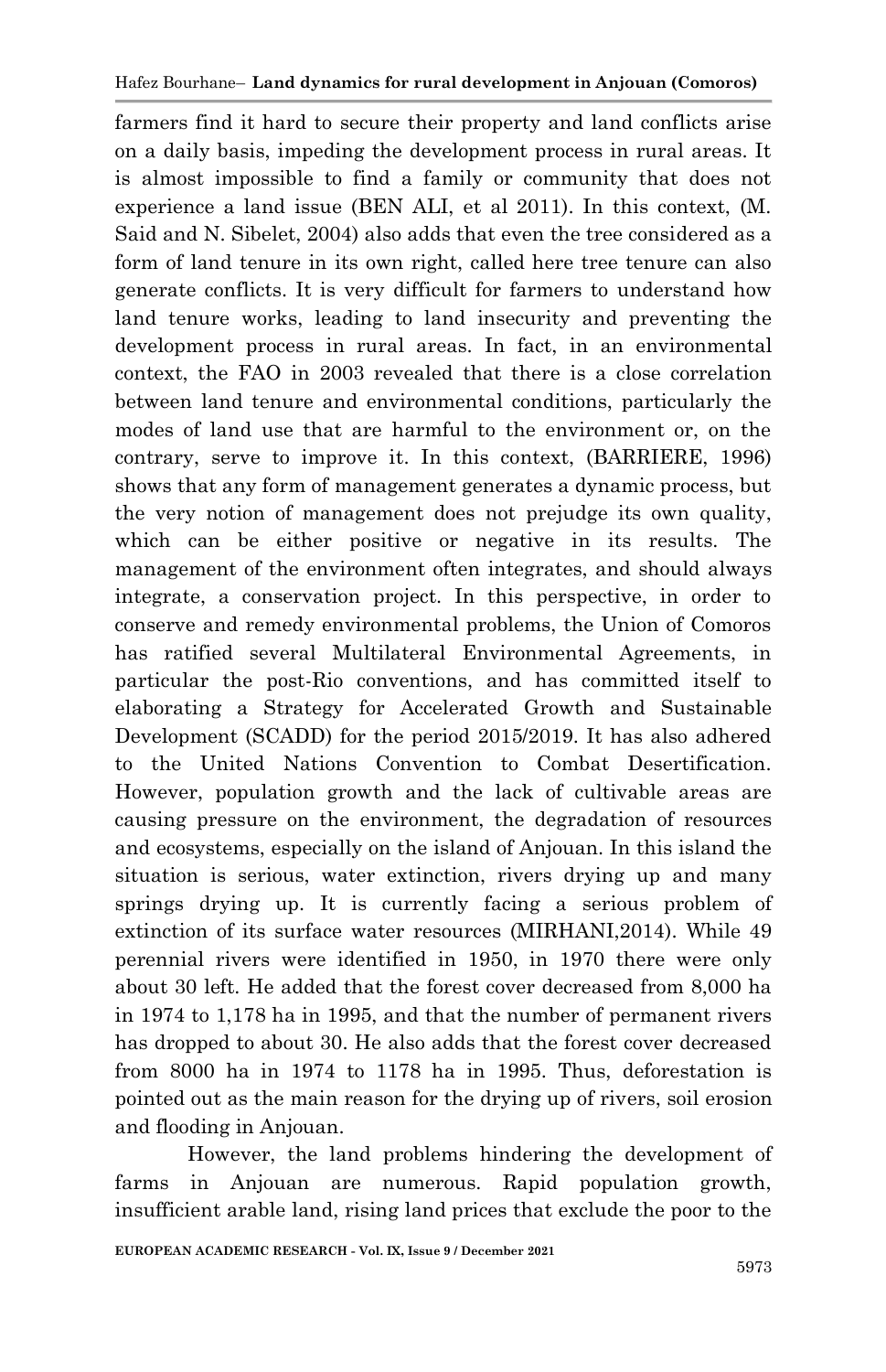benefit of the wealthy segments of the population and private operators working in the sector, the absence of an integrated development policy, abusive overexploitation of natural resources, and declining yields are all facts that must be overcome for the sustainable rural development of the island of Anjouan. In addition, cultivation practices, particularly over-burning in certain areas, and deforestation are factors that fast soil degradation and thus lead to erosion. In addition, land conflicts due to land insecurity are very frequent and prevent the development process in rural areas. The lack of a land policy and legislation that allow producers to secure their access to land and natural resources are behind these land conflits. The main question of this study is what land tenure strategies should be put in place to ensure sustainable development of farms in Anjouan. Thus, the overall gool of this paper is to identify the strategies that need to be addressed in order to promote sustainable rural development of farmers in Anjouan based on the land parameter.

### **2-STUDY METHODS**

The dynamics of land tenure for the development of farms in Anjouan requires a special method to identify the various constraints to agricultural development. The methodological approach adopted comprises three phases : preparatory phase, field trip phase and data processing phase.

### **2-1 Preparatory phase**

It focused particularly on the development of farms in Anjouan. It was also based on the various approaches related to the aspects of land tenure at the farm level. The impacts of land tenure on farms were taken into account in the literature reviews to have a better approach. Previous and recent research studies were mobilized to better understand the evolution in time and space of land tenure contexts in the study area.

### **2-2 Data collection phase**

Understanding the local realities of farmers requires direct field observations, exchanges and discussions with all development stakeholders in the study area. Surveys of farm households and various institutions were conducted. Household surveys were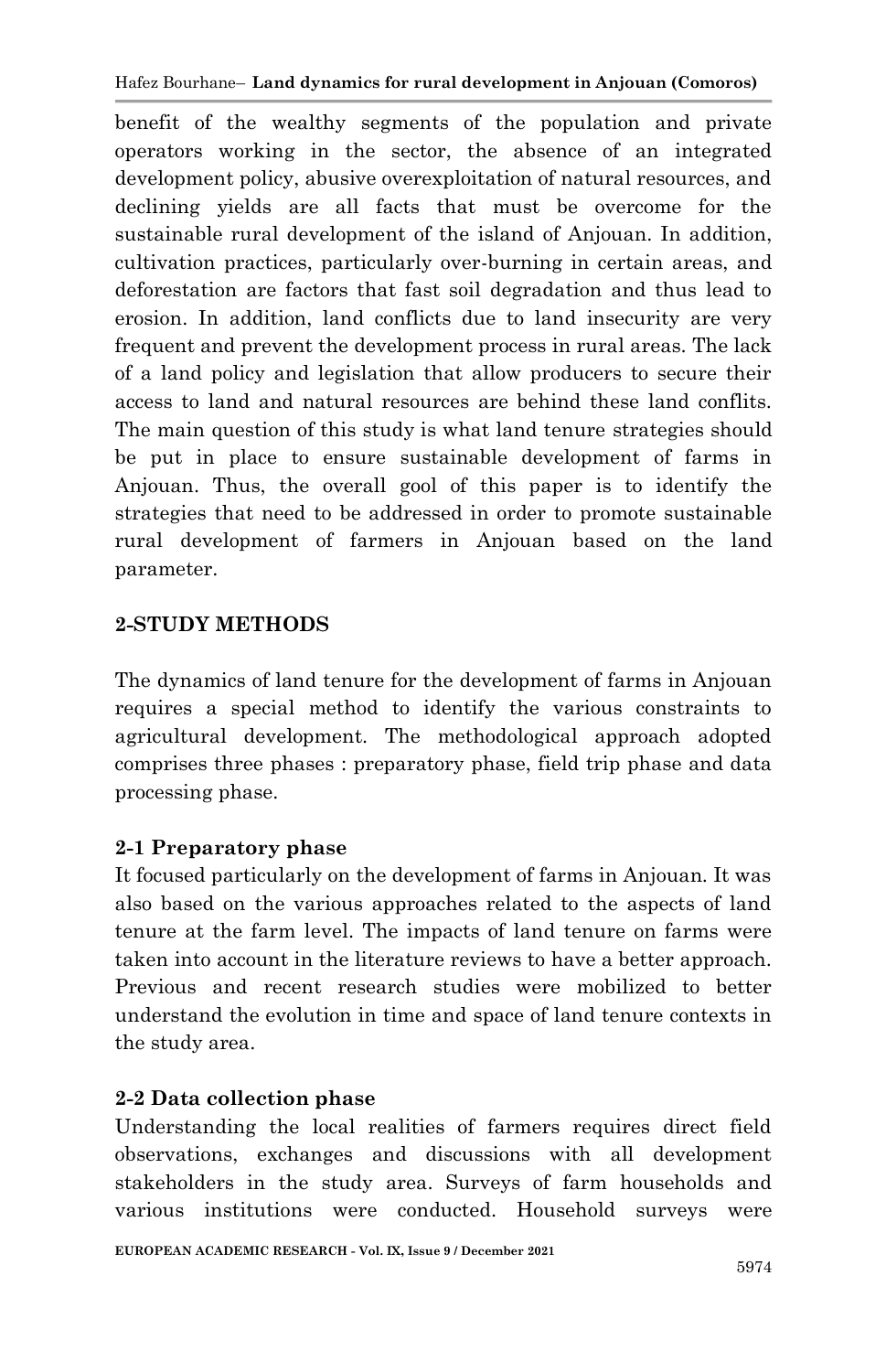conducted in four study areas corresponding to four prefectures based on four districts covering two villages and two towns on the island of Anjouan, namely the village of Adda in the region of Nymakelé and Koni-djodjo and the town of Tsembéhou and Moya. Overall, 100 farm households were selected for analysis. The choice of this sampling is the result, on the one hand, of a reasoned choice, based on prior knowledge of the environment and, on the other hand, this choice is derived from the Lot Quality Assurance Sampling method, CORE GROUP, (RAKOTONDRABE, 2017). The analysis considers that statistically, a sample size of 19 individuals per "supervision zone", valid for a minimum of 5 zones, is sufficiently representative regardless of the size of the population studied. The table below shows the sampling distribution for this study.

| Localities / districts | Number of farmers | Total population per |  |  |
|------------------------|-------------------|----------------------|--|--|
|                        | surveyed          | capita               |  |  |
| Adda                   | 30                | 11, 449              |  |  |
| Koni-Djodjo            | 20                | 10, 712              |  |  |
| Moya                   | 20                | 8,986                |  |  |
| Tsembéhou              | 30                | 12,590               |  |  |
| Total                  | 100               | 43,737               |  |  |

**Table 1 : Presentation of the regions and operators surveyed.**

Source : 2020 survey author

Other surveys were also carried out, notably on the institutions that deal with agricultural and land activities in Anjouan. Some local authorities, including mayors, village chiefs and leaders of cooperative associations were also consulted to obtain more information on the land situation in the study area.

### **3- DATA PROCESSING**

The data collected in the field are stored and arranged in an Excel database to facilitate exploitation and further processing. The variables of analysis are determined after the definition of the selected criteria. The use of descriptive statistics provides the main characteristics of the farms and the land tenure system in the study area. Spad software was also used for data processing and analysis.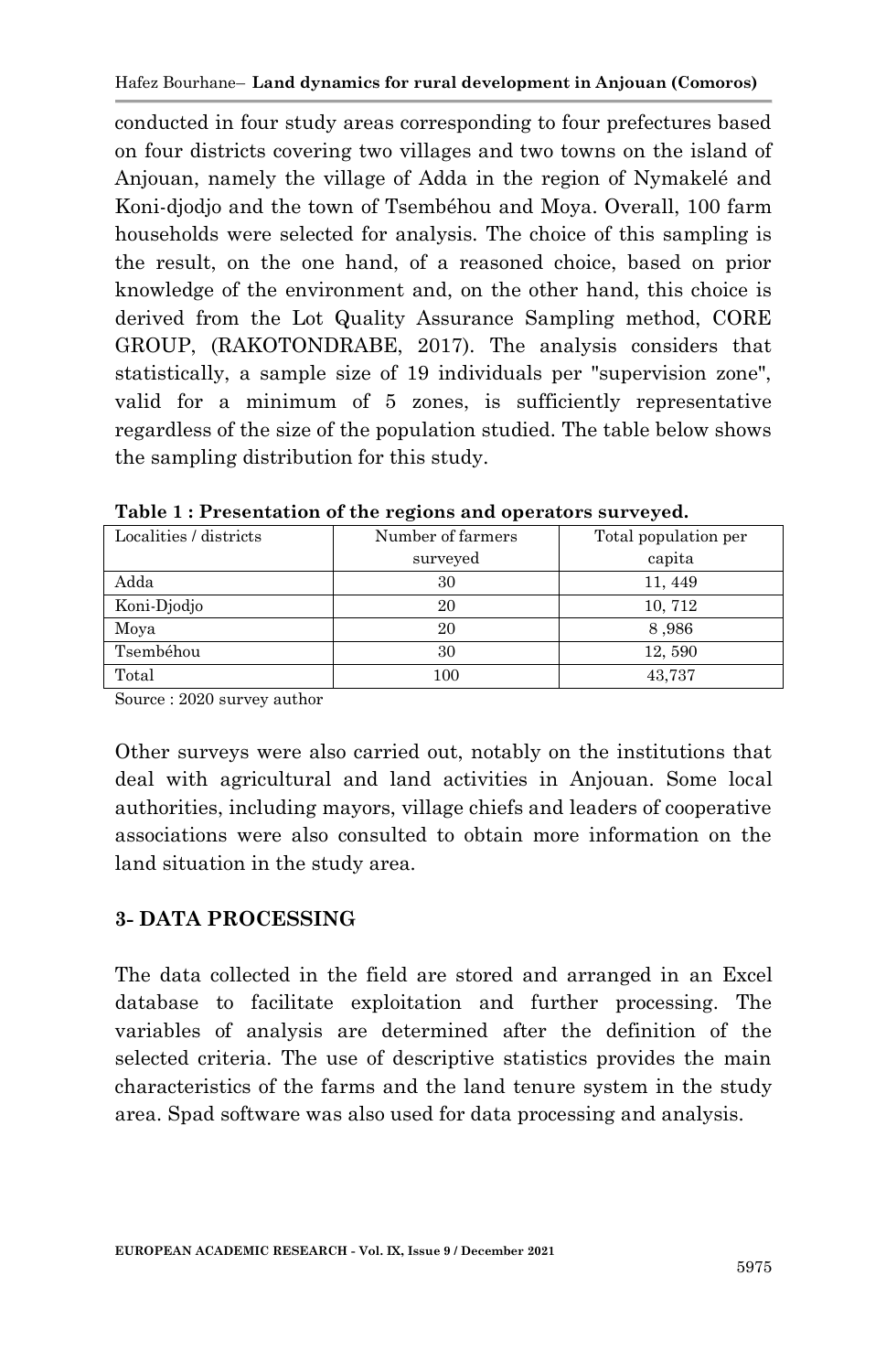### **4-RESULTS**

### **4-1 Land tenure of farmers from the colonial era to the present day**

In order to better understand the current land tenure issues on farms in Anjouan, it is necessary to first make an evolutionary analysis of the land tenure situation from the colonial period up to now.

### **1- the Colonial era**

The colonial era is far from being the "golden age" that some describe today. It was a time of suffering for Comorian peasants in general and Anjouanese peasants in particular due to the dispossession of cultivable land for the benefit of European settlers. Indeed, the land tenure system of the colonial era in the Comoros, and more precisely in Anjouan, as in most of the colonized countries, was marked by the total negation of customary land rights. The land tenure system was imposed by the total domination of the metropolis. The settlers, particularly the French, were therefore inspired by nothing more than the socio-economic development of their metropolis to the detriment of the local population. The land tenure system was governed by laws and rules purely related to the French civil code. Farmers had lost their legitimacy of access to land to the benefit of the colonists and a dominant class of urban nobles. The dispossession of land from the peasants was imposed for several years. The local peasants had difficulties in obtaining land for farming. Only uncultivable lands such as steep peaks were reserved for the peasants. Thus, this colonial period was marked on the island of Anjouan by four main eras : the sugar era, the vanilla era, the sisal era and the era of perfume plants (Ylang-ylang).

### **2 -Present period**

The country's independence in 1975 did not allow the country to fully eradicate the land tenure practices of the colonial era. The current land tenure system in Comoros reveals some traces of the principles governing the colonial system. This regime is governed by three legal systems : the customary law, the islame law and the civil law of colonial origin. It constitutes a major constraint on the development of the rural environment and the agricultural sector in the country. It is reflected in the inability of the jurisdictional structures to deal with and satisfy the basic problems, in particular the various conflicts concerning farmers on the State domain and the land of large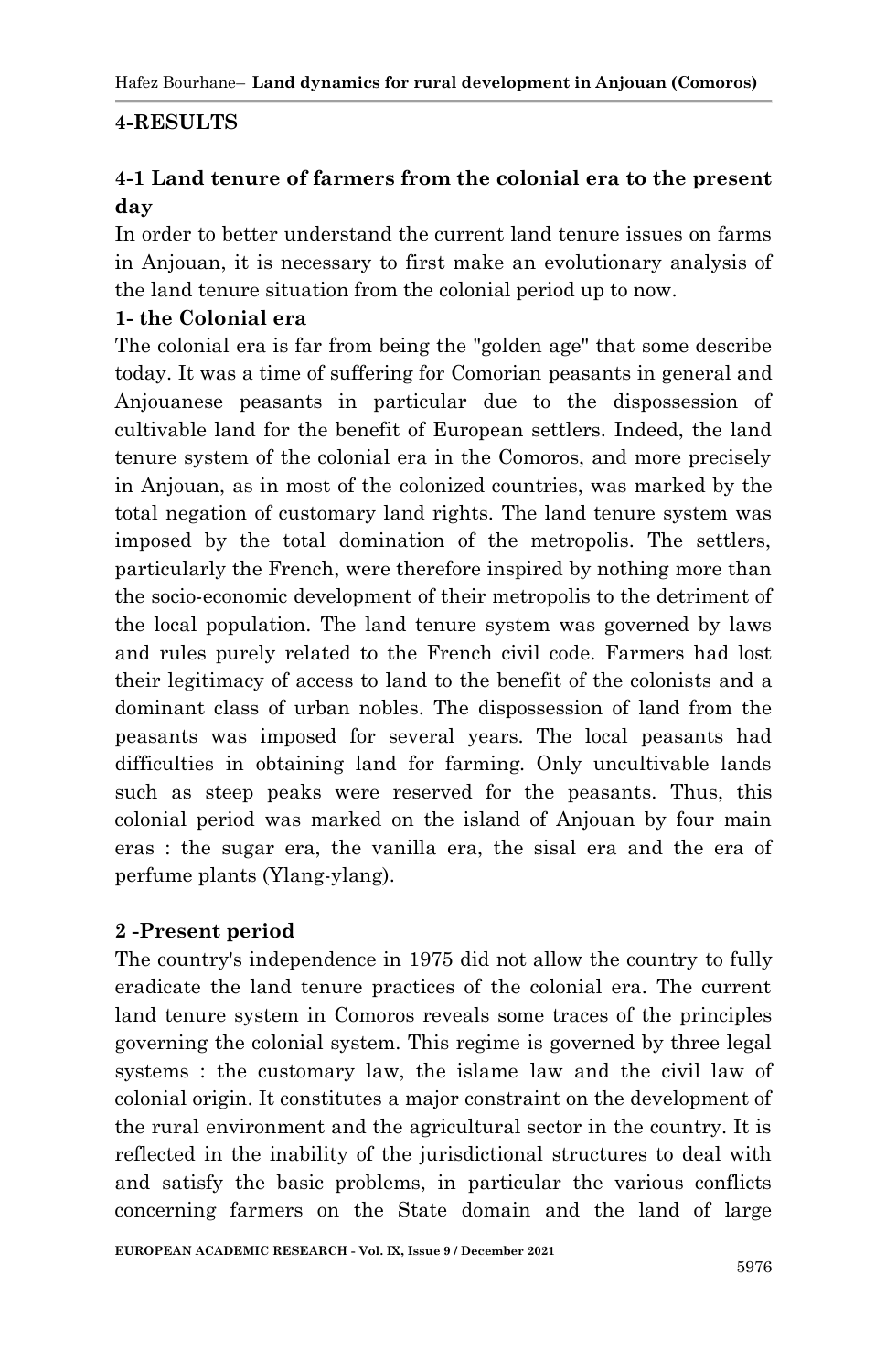Comorian or foreign landowners. In the Comoros, the national land domain includes the state domain and the the property of other private persons. The State's domain is divided into a public domain and a private domain. The public domain of the State includes all real estate classified in the name of public use. The private domain includes the land that is the subject of a land title and real property rights established or transferred in the name of the State. The State's land tenure system stipulates that all land belongs to the State. It is the State that has a monopoly on land and it is the State that exercises regalian control over land and, consequently, it is the only one that can give a citizen a definitive title of ownership. The procedures are very cumbersome to allow a peasant to obtain a land title. This means that the vast majority of peasants do not have land titles. In terms of other private assets, there are traditional forms based on Muslim rules that govern land tenure. Thus, in order to make the current regime in favor of rural development, it is necessary to take into account the socio-cultural evolution of the citizens.

### **4-2 Legal status of land and mode of access to land on farms**

The land tenure dynamics of farms is necessary for an understanding of the land tenure situation of farmers in terms of their legal status and their mode of access to land. The legal status of farmers was considered in order to gain a better understanding of their situation. In fact, the land of farmers in all the areas studied is untitled land. The majority of farmers in the four communes covered by this study do not have a land title. The survey results showed that 98 percent of these households do not have a land title, and 62 percent of them are not even aware of the land title. The reasons given by farmers for not registering their plots of land are unfamiliarity with the registration system, and those who do know the system cite very cumbersome, lengthy, and costly procedures, as well as confidence in the system already inherited from their predecessors, i.e., the application of customary law in farm management. This insecurity of land tenure calls on the authorities to act to guarantee access and security for farmers on their farms. In addition, in the study areas, households have access to land in the following three ways. These are purchase, inheritance and rental. The table below shows the modes of access to land by surveyed households according to commune.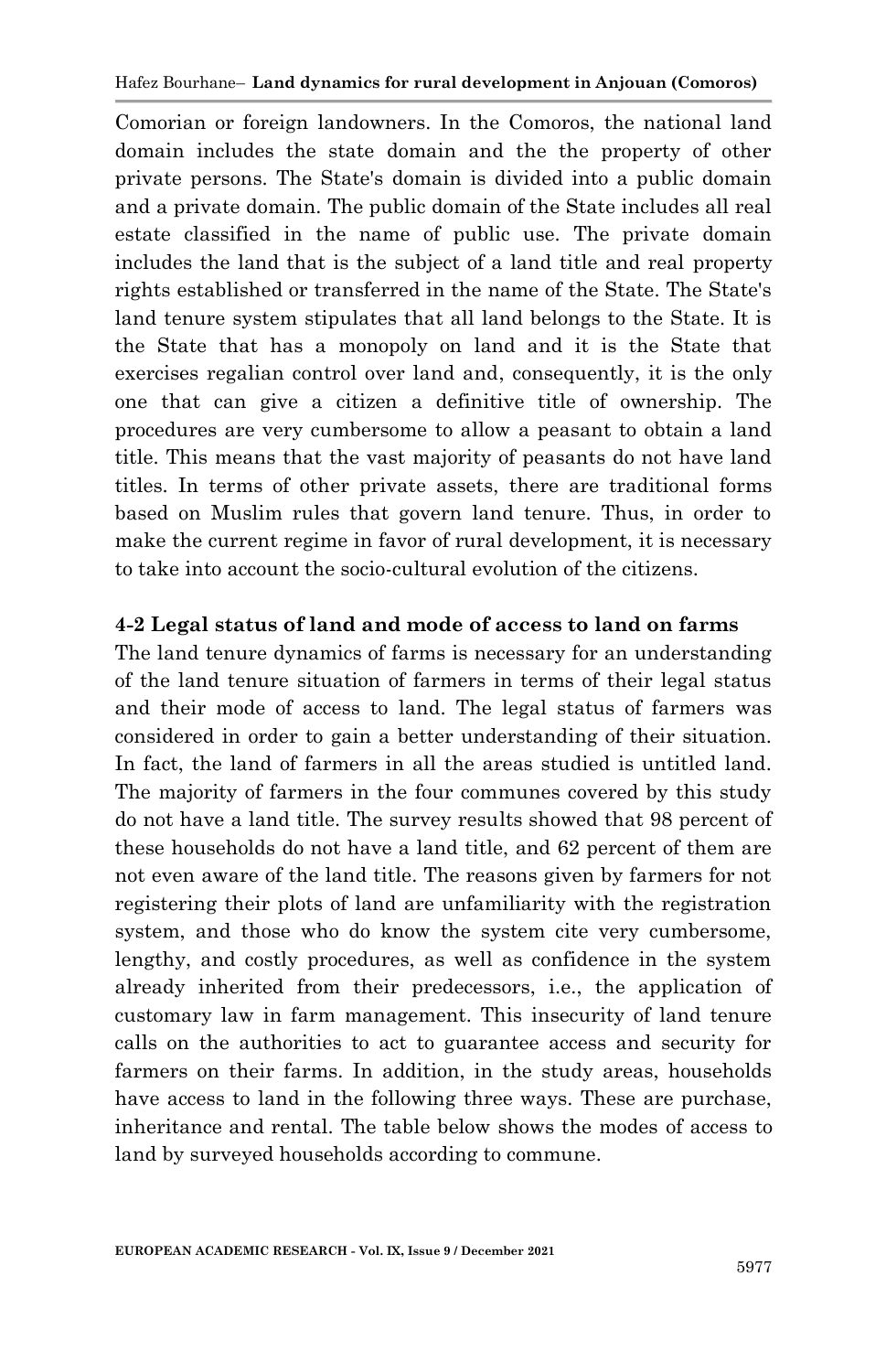| Access mode                      | Tsembéhou | Adda | Koni | Moya |
|----------------------------------|-----------|------|------|------|
| Purchase in %                    |           |      |      |      |
| Inheritance in %                 | ന         | 29   |      |      |
| Other: rental, sharecropping in% |           |      |      |      |
| Household surveyed               | 30        | 30   | 20   | 20   |

| Table 2: Methods of accessing land by surveyed household and by |  |  |  |  |
|-----------------------------------------------------------------|--|--|--|--|
| commune                                                         |  |  |  |  |

Source authors : 2020 surveys.

The majority of the land of the farmers in all four studied communes was inherited. The commune of Adda has the largest percentage of land inherited by farmers, 29%, compared to 18% in the communes of Koni and Moya. Inheritance is one of the traditional modes of land succession most frequently observed and practiced by the majority of farmers in the study areas but also in Anjouan. Access to land through sharecropping (renting) and purchase is also practiced by farmers, but with low attendance.

#### **4-3 Ways in which farmers develop their land**

The land constitutes a huge potential for agricultural activities. It can be developed either directly or indirectly by farmers. The way in which land is developed varies according to the size and family situation of the household, particularly its wealth. The results of the fieldwork showed that direct land use is dominant and practiced in the study areas. The direct farming method was practiced by almost all farmers, i.e., 80% of the plots farmed. Farmers prefer to cultivate their plots themselves instead of borrowing or renting them from another farmer. Indirect farming concerns only 20% of the occupied plots. In this mode, the owner of the land is absent from the exploitation of the land and leaves it to another person to develop it according to a well-defined contract. There are two types of indirect development : sharecropping and tenant farming. The indirect development system practiced and dominated in the study areas is sharecropping. Instead of sharing the harvest, households prefer to rent the land for a fixed fee. The figure below shows the type of development of agricultural households by district.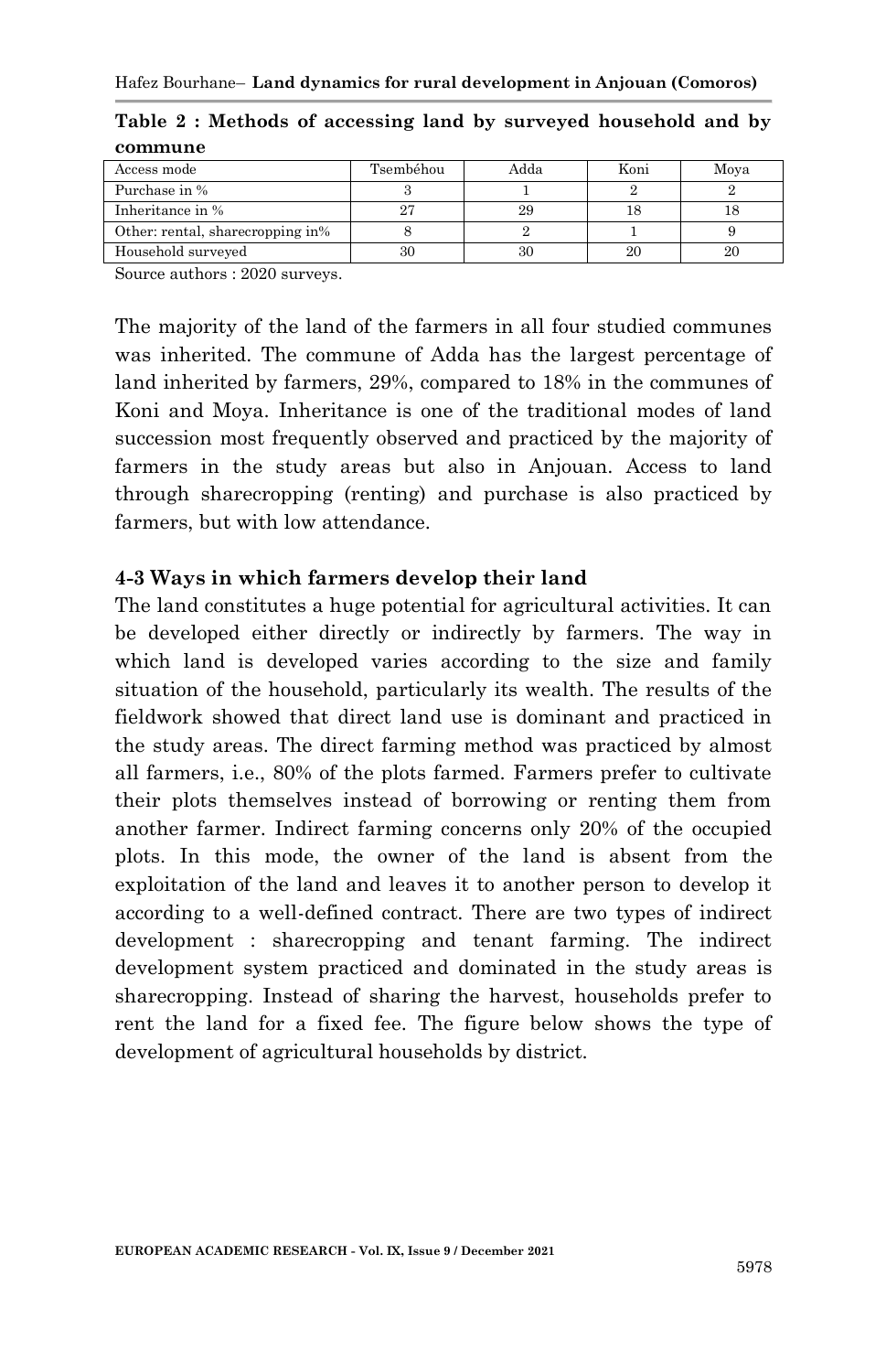

**Figure 1 : Household land use patterns by commune** Source authors : 2020 surveys.

Indirect land use, dominated by the system of leasing for a fixed fee, is practiced in some communes. For example, in the village of Ligoni, in the commune of Moya, and in the village of Koni, there are village lands managed by the village chiefs, "land of the former settlers," where farmers rent these lands for a fixed price. In Moya, according to the farmers, the rental price is fixed at 15,000 KMF, or 30 euros per year, and in Koni the price varies from 20,000 to 25,000 KMF per year, or 40 to 50 euros. Some farmers in koni argue that this price is very high in relation to the yields they obtain, but also in relation to their social situation. In the case of Moya, the money received from the rental of plots is used to fund village works and build schools. Thus, the reasons for renting land are often the scarcity of cultivable space, the remoteness of cultivation areas, inheritance problems and family land conflicts.

#### **4-4 the emergence of land conflicts among farmers**

The land conflicts that manifest arise at the level of farmers in Anjouan are numerous. It is almost impossible to find a family or community that does not experience a land dispute. It is a problem that does not make a distinction between social categories, whether rich or poor, farmer or not. The land conflicts recorded in the study areas concern the delimitation of plots between neighbors and neighbors, inheritance problems, the imperfect trading of land, problems related to tree planting, and what not. The figure below illustrates the land situation observed in the field.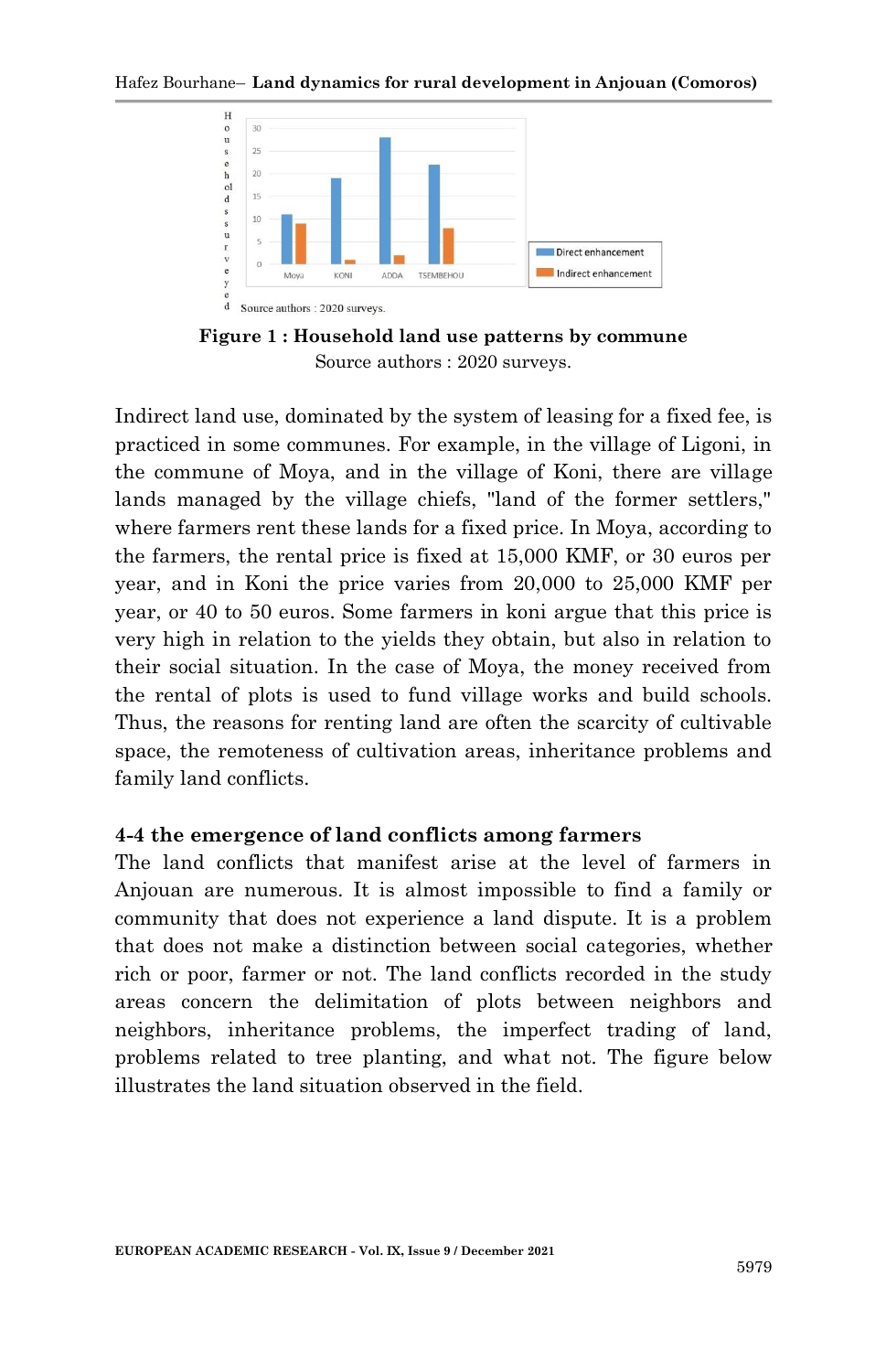

**Figure 2 : Land situation observed in the field**

Source authors : 2020 surveys.

The results showed that of all the farm households encountered in the study areas, only 12% did not experience land conflicts. The 88% of households went through several types of land tenure problems. Land conflicts related to tree planting play a very important role in land conflicts. They represent 58% of the cases observed. In the Comoros, a tree has one or more crucial and different meanings for the person who plants it, for the person who enjoys it, and for the person who cuts it down (Ben Ali et al, 2011). Conflicts related to tree planting often arise when the tree is on the boundary of the plots of land or the branches enter one or the other owner or when the tree is planted on the other's plot of land. In fact, land conflicts linked to imperfect commercialization are also part of the conflicts observed. Land is considered a family or village heritage. Its sale is generally done through the application of customary law. The sale is also based on the right of use and not on the right of ownership. As a result, a sale made by an owner can be cancelled by the seller's descendants. In addition, land tenure problems related to inheritance due to the nonsharing or inequitable sharing of land and to the delimitation of parcels are very frequent in rural areas, but also observed in the study areas. First, the question of inheritance in the Comoros, depending on the culture, often the woman inherits the living areas and the men the cultivable areas. However, due to demographic pressure and the lack of living space, this trend is no longer the case. Land inheritance problems often arise when one family member wants to monopolize a large part of the land in relation to the others or wants to sell part of the inheritance without the consent of the others. This situation represents 8% of the cases observed. For the delimitation of plots, problems often arise between neighbor and neighbor. Most of the time, one wanted to move his limitation towards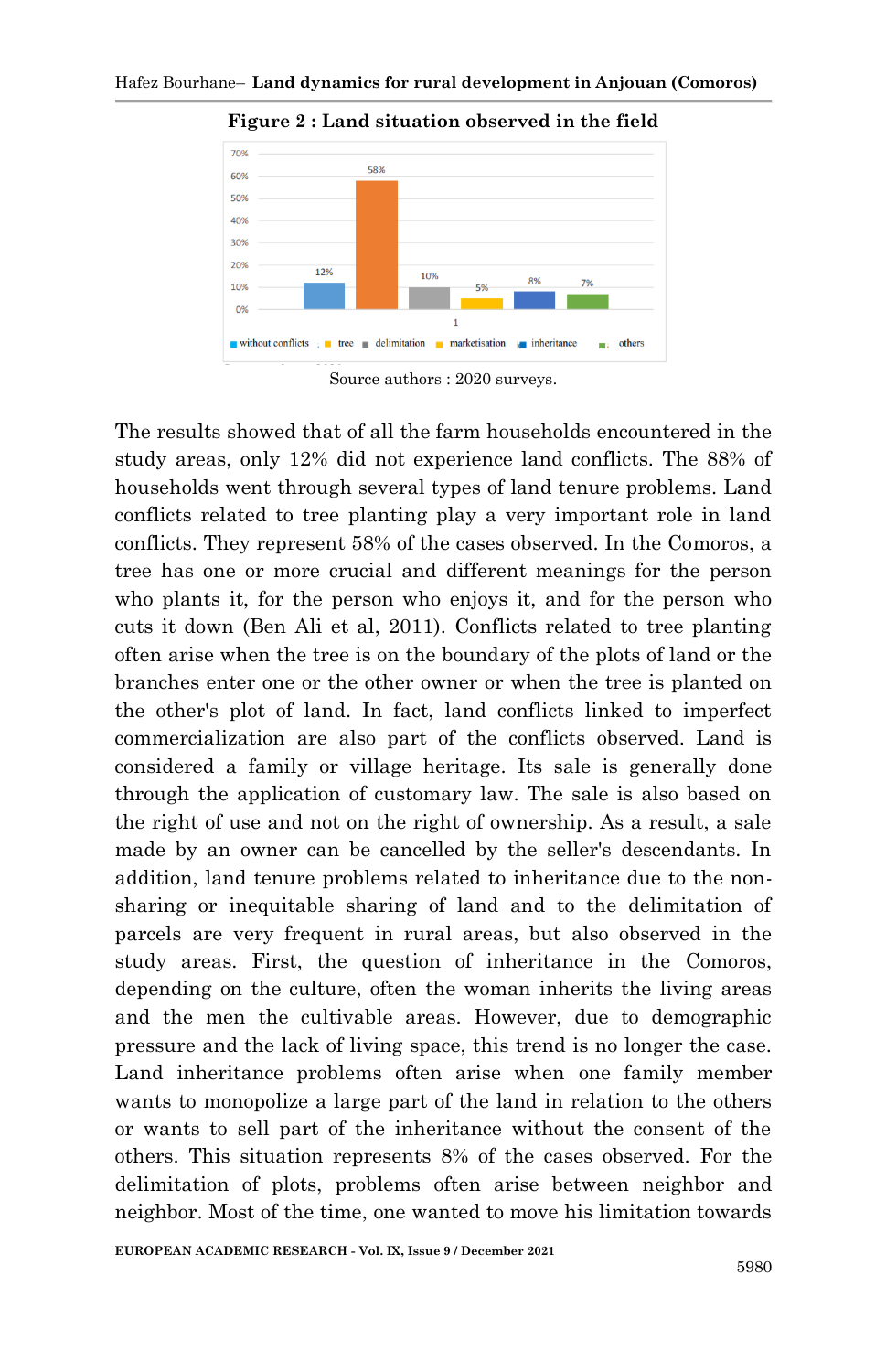the other or to take a part of the other's plot of land to reinforce his share. This situation represents 10% of the cases observed. Other land conflicts exist but are also often mentioned by some farmers. This is the problem of land ownership between herders and farmers. The herders use the areas left fallow for their livestock, but since these plots are very small, the animals go beyond the boundaries of the plots of land to destroy the farmers' crops. The land conflicts related to the wandering of animals discourage some farmers and these two actors sometimes end up in the gendarmeries and in the courts to settle their conflict.

#### **4-5 Land tenure insecurity related to the registration of plots**

In Anjouan, as in the whole of the Union of the Comoros, the land tenure situation of farmers remains a matter of serious concern. Insecurity of ownership is prevalent in farm plots. The vast majority of farmers do not have a land title. The registration procedure involves demarcation, drawing up a sketch plan, and land registration, and ends with the granting of a land title. This procedure is long and costly for farm households. However, there are few registered plots of land, but these are located in urban areas and not in rural areas and especially in farm areas. The service responsible for land management is located only in the capital of Anjouan Island, Mutsamudu. Apart from the capital, no prefecture or commune is empowered to manage land affairs on the island. This insecurity of land tenure, linked to the lack of registration of plots, affects individual family plots of land and village plots of land in rural areas. This situation often leads to conflicts, especially in the case of individual family plots, during sharing and transactions. During our surveys, conflicts related to the sharing of arable land were among the conflicts mentioned by farmers. The application of customary law in the sharing of land does not often guarantee households access to their farms. Thus, the lack of registration in cultivable areas leads to insecurity on the one hand, and to frequent breakdowns in family cohesion and disorder at the level of the owners in the sharing of agricultural household holdings on the other.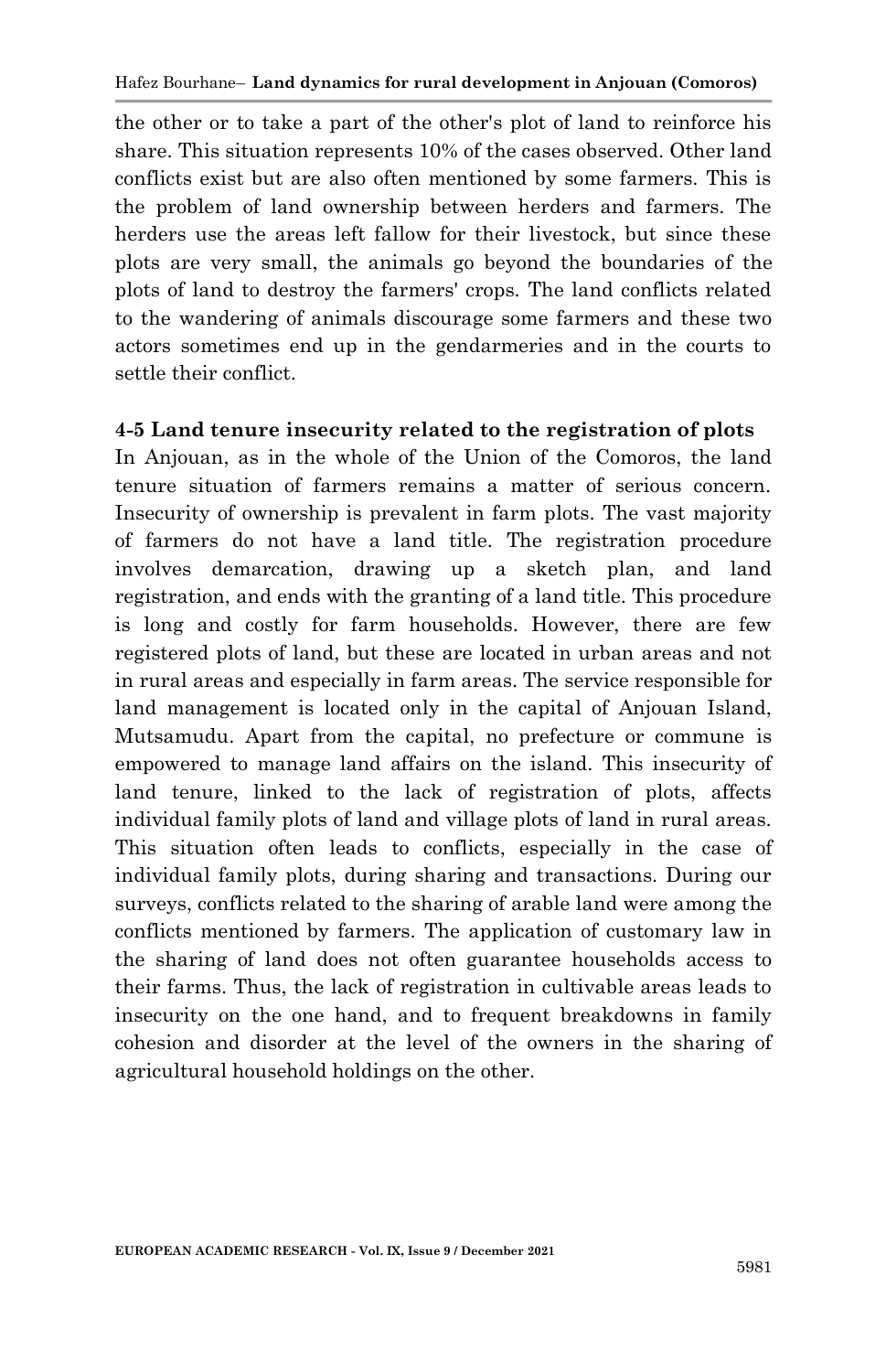### **4-6 Land tenure insecurity related to agricultural intensification**

The practice of intensive agriculture in all the communes covered by this study is far from being effective. The use of traditional farming systems is still gaining ground. Households use some agricultural inputs such as chemical fertilizers, but the cultivable areas are very small and are farmed for longer periods of time. Cultivable areas rarely exceed one hectare. Farmers sometimes practice fallowing techniques, but because of the scarcity of cultivable space, the duration of fallowing does not exceed one year. Farmers do not have the financial means to invest further in their farms, particularly in the purchase of equipment. The means of production are very expensive compared to the farmers' income. In the case of cash crop producers, during our surveys, some producers even said that they had closed their cash crop processing units, particularly for ylangylang, because of the obsolescence of the equipment and lack of liquidity to obtain new equipment. Indeed, the most important problems for rural development and agricultural intensification in Anjouan, particularly in the study areas, remain access to inputs and the issue of markets for agricultural products. The NGO Dahari distributes some seeds to certain producers, as in the case of the commune of Moya, but one must first be a member of a cooperative in order to benefit. In addition, to increase production, some farmers use the system of the cow on the stake, a system that consists of fertilizing the soil and increasing crop yields through the involvement of cows in the cultivable areas. It involves leaving the cows in the fields for a few months, often two to three months. Thus, the production system used by households and the scarcity of arable land make agricultural intensification difficult in the study areas and do not allow farming households to increase their income and meet their needs.

### **4-7 Other farm-related land insecurities**

Increasing agricultural production depends primarily on meeting the needs of farmers. However, land tenure insecurity is prevalent throughout the rural areas. Actually, in Anjouan and especially in the district studied, other land insecurities are numerous. It is therefore difficult to mention them all. It is important only to mention those that relate to the inefficiencies of land tenure regulations and sales contracts, but also to the constraints on the development of indirect land tenure, particularly farming.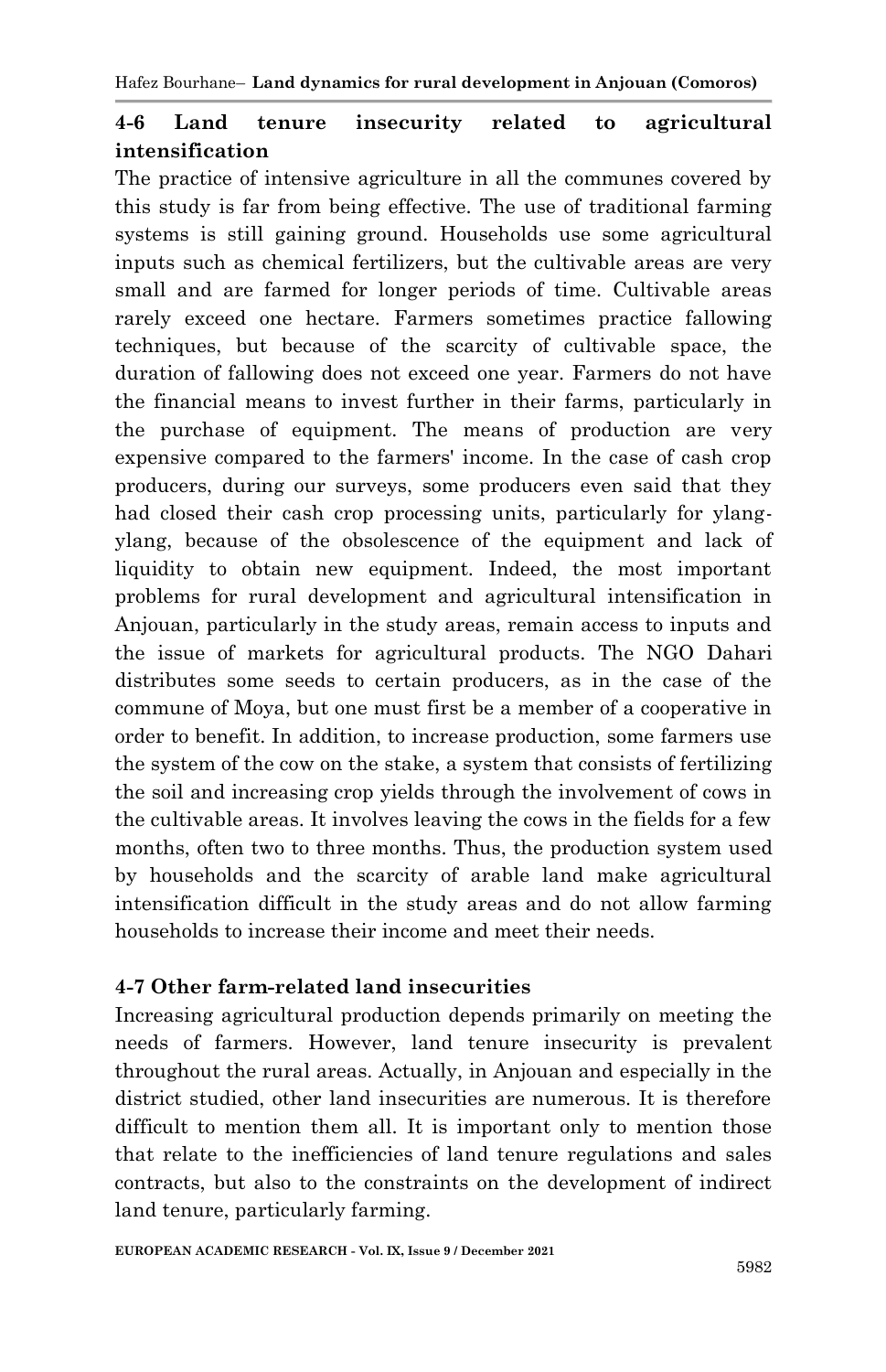Hafez Bourhane– **Land dynamics for rural development in Anjouan (Comoros)**

#### **Inefficiencies of land regulations**

Several legal rules clash over agricultural land in Anjouan. The registration system dating from the colonial era still exists and does not fulfill the role of absolute security that it should in practice. The Customary law, which is the most widely practiced law, is also similar to so-called "islamic" law, and finally the so-called "modern" law, which is actually based on the old colonial law, bases land ownership on the registration system. The use of these legal rules does not allow agricultural households to escape land insecurity. The results of the fieldwork show several land insecurities, notably a low rate of registered land, the non-existence of a land regularization office, the lack of information among farmers on the land regularization system, and the fact that only agricultural households with very advanced intellectual capacities are aware of the land regularization system. It should be born in mind that only the possession of a land title allows farmers to obtain a guarantee of ownership whose definitive nature is unassailable. In addition, the steps to word obtaining a land title are very difficult, costly and very complex for the farmers. The modern law contents it self is content to alleviate the land problems in vain. Thus, the sustainable development of farms must pass through a policy of land reform facilitating the administrative land procedures.

#### **Constraint on Contracts of Sale in land transactions**

Possession of or access to land is of primary importance to all Comorian families. The wealth of a man in the Comoros is shown and noticed socially by the number or value of land he owns. The possession of land is done either by purchase or by inheritance. In the case of land transactions, whether by purchase or sale, the customary law applies, there is the drafting of an act attributing  $Hatu$ <sup>1</sup>. The latter is the guarantor of the property after having been reported by a Muslim religious judge, in particular by a cadi2. However, the possession of a deed of sale (Hatwi) is not always sufficient to avoid land tenure problems on farms. Indeed, a piece of land sold by a milk owner (one of the most widespread forms of private appropriation in Comoros), can be cancelled by descendants of the seller or resold by another person of the milk owner's family. This situation my father

1

<sup>1</sup> It is a written document in Comorian or Arabic that formalizes the land contract related to the sale of land.

<sup>2</sup> He is the religious leader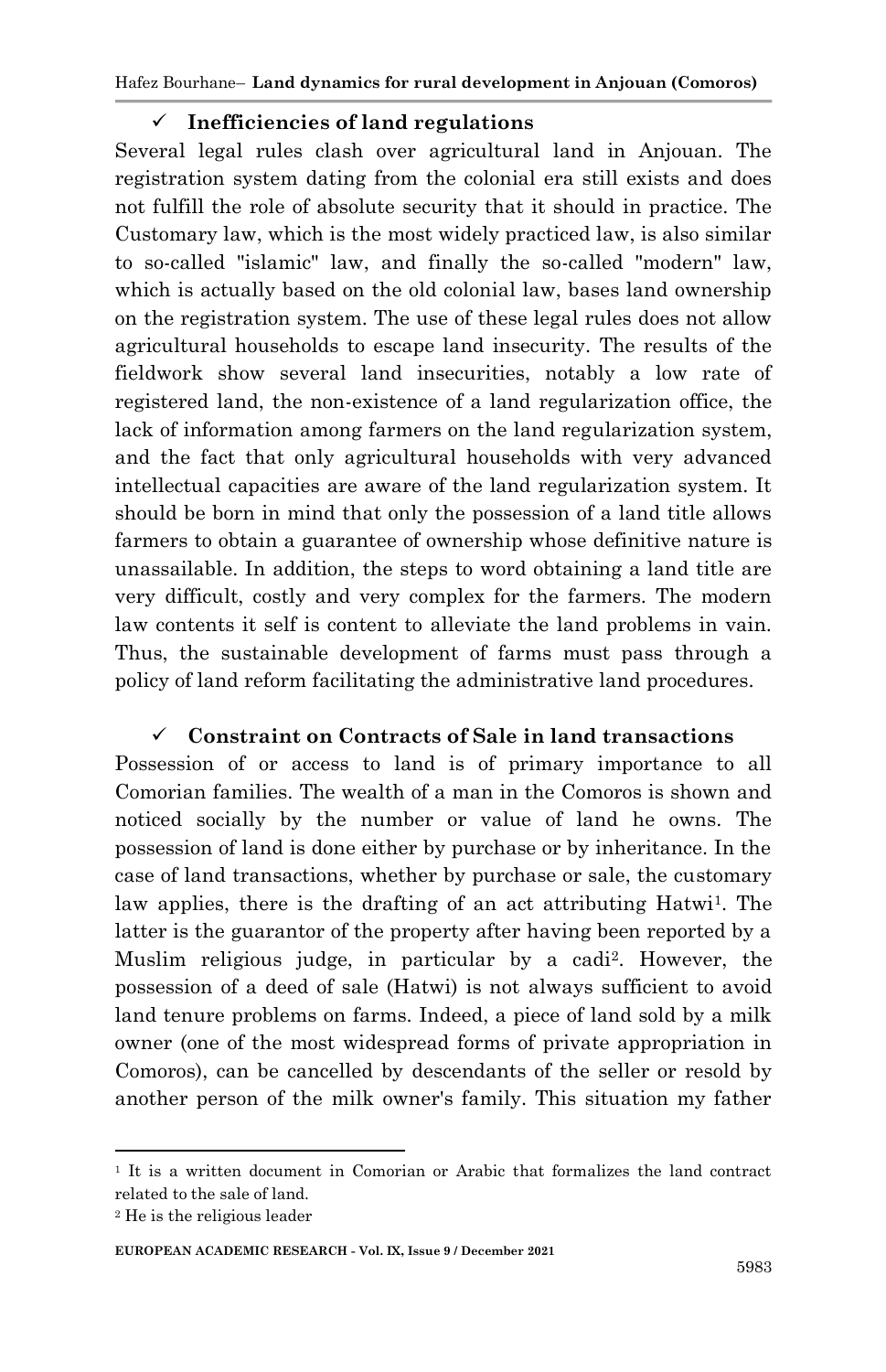had encountered, he had bought a piece of land and 25 years later, the children of the ex-owner wanted to take back the land saying that their father should not sell the land on the price he had sold at the time and the children there, wanted to sell the land back to my father or take it back and finally the situation ended by way of justice and my father had recovered his land since he had the purchase act (Hatwi). In addition, land insecurity also arises during land transactions, as some farmers still trust customary law and conduct their land transactions verbally, which leads to conflicts later on and puts agricultural production at risk. Thus, most of the transactions carried out by the community generate conflicts and prevent the increase of agricultural production in the country and in rural areas.

### **Constraint related to indirect enhancement**

Family farms in Anjouan are generally small (about 1 ha per household). Land tenure insecurity on the island is the result of the application of several laws governing land tenure, notably customary, Muslim and colonial law. Various forms of indirect tenure such as plot lending, renting and sharecropping are practiced in Anjouan. These practices are not legally prohibited. This is a considerable asset for the development of farms. Land tenure insecurity also arises in these areas because these practices are not formalized legally in order to avoid and resolve various land conflicts. Lease contracts are made without guarantees between the two parties and often generate conflicts and a climate of fear for the land tenant. The duration of rental contracts is often verbal and very short. Thus, this situation prevents households from investing more in farms and does not encourage increased production on the island.

### **5-DISCUSSIONS**

### **5-1 Impacts of land insecurity on the development of farms**

The development of farms is necessary to reduce poverty and ensure food self-sufficiency in rural areas. This development must first and foremost involve the resolution of land insecurity. The results of the fieldwork showed that land tenure insecurity is one of the major problems in farm development in Anjouan. This insecurity of tenure leads to conflicts and consequences on the vulnerability of farm households. Agricultural development requires that land issues be taken into account, particularly access to land and its security. When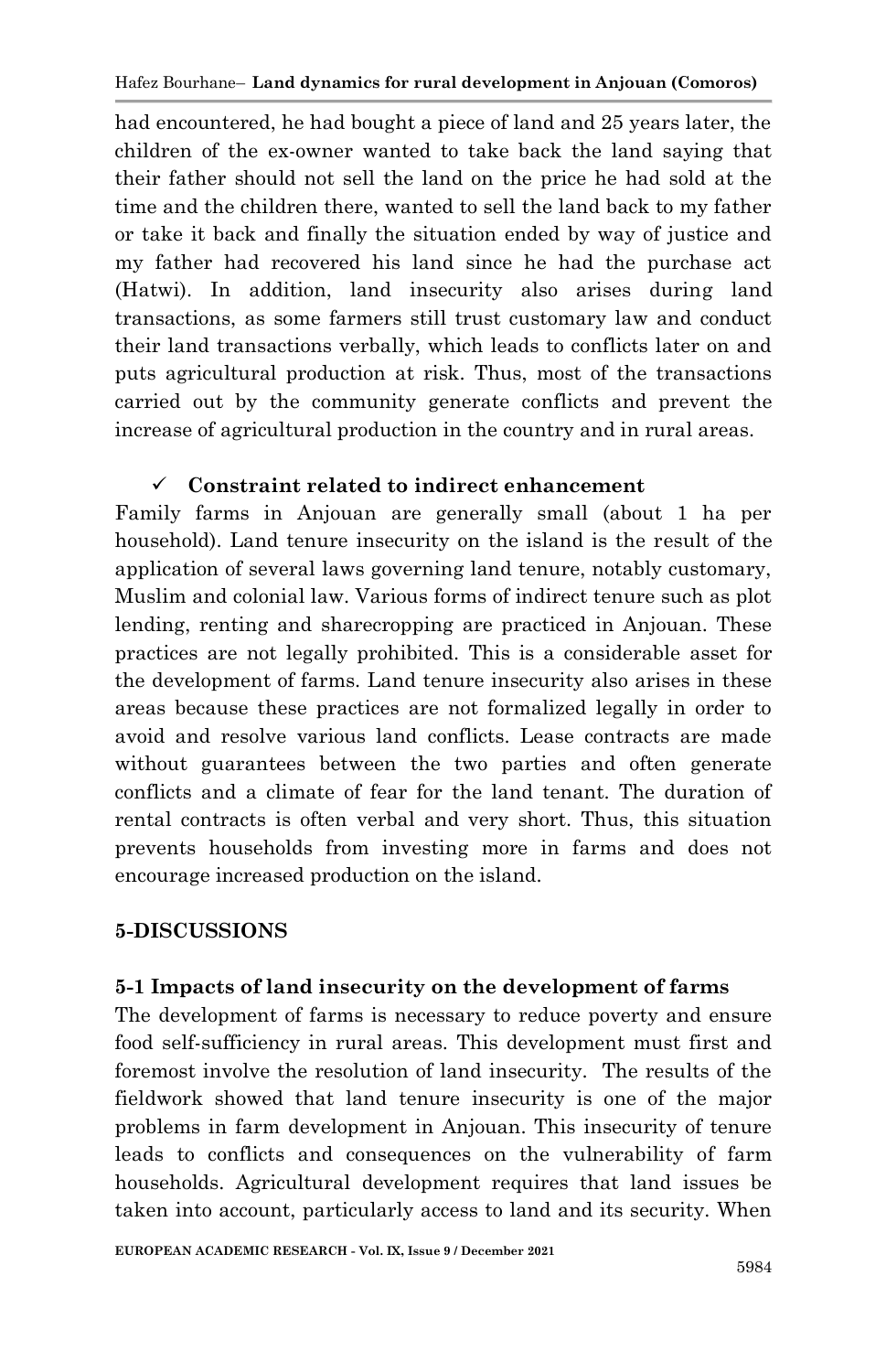seeking to address rural development or food insecurity issues in a sustainable manner, land tenure issues need to be identified and addressed in the early stages of a rural development project (FAO, 2003). Producers demand access to land but land tenure insecurity is discouraging (R. RAZAFINDRAIBE 2009). According to Aubert et al (2013), the regulation of land relations conditions investment and access to production factors. Indeed, securing land rights at the farm level is the way for farmers, as the main actors in agricultural production, to become more involved in their activities and for the State to reduce poverty in the rural environment. Land tenure security must be achieved by raising awareness among farm households of the advantages of land tenure security, facilitating procedures with a reduction in costs, and setting up land tenure offices in the rural communes of Anjouan.

## **5-2 Consideration of local specificities and household capability**

The household capability approach makes it possible to understand the strategies adopted by households to deal with the risks of land insecurity and the modalities of access on farms. At the local level, there are strategies for accessing land and for regulating land relations on farms. Access to land depends above all on the application of land rights, especially the islamic and customary law. These rights generally ensure the processes of land appropriation and the securing of sustainable resources. Households adapt to the strategies already inherited from their ancestors, but innovative changes need to be made to strengthen the existing system. In addition, the vulnerability of agricultural households does not allow them to face the risks of land insecurity, and risk is an important cause of the persistence of poverty (Stefan, 2006). According to Stefan, vulnerability refers to the existence and extent of a threat of poverty and misery, the danger that a socially unacceptable level of welfare will be realized. In Anjouan, vulnerable households are unable to cope with various land issues. To strengthen the capabilities of vulnerable households, an important role is assigned to the state as a facilitator, regulator and promoter of sustainable rural development (RAKOTONDRABE, 2017). Thus, for rural development in Anjouan to be effective, it is necessary to urgently address land issues and also take into account the local specificities of farmers, particularly the issues of agricultural production outlets and the processing of local products. A regulatory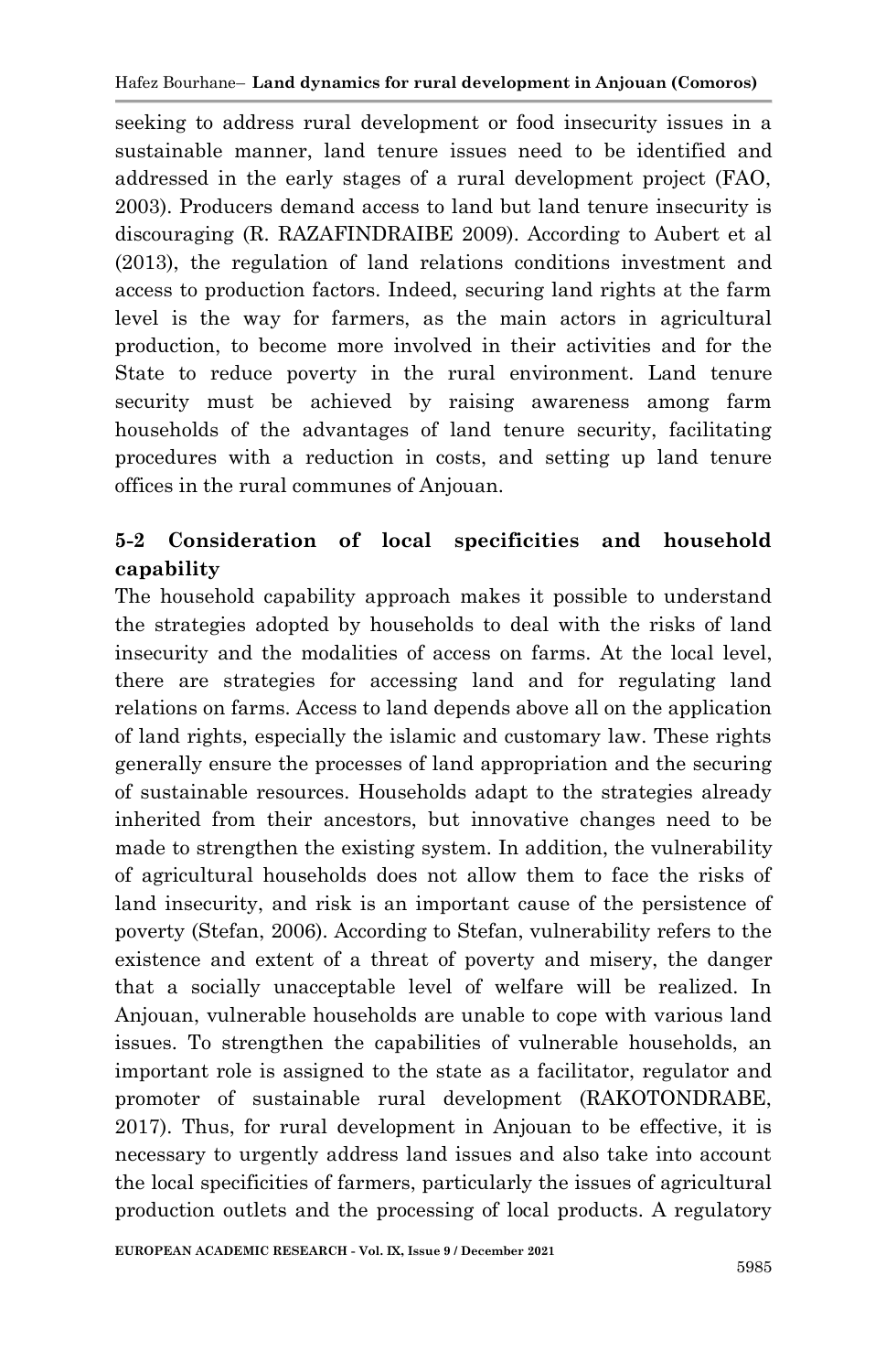framework is needed to overcome the current land blockages at the farm level and should be based on - policies aimed at promoting the generalization of private property through a simplification of procedures and a reduction of related costs - empowerment of vulnerable households in rural areas.

### **5-3 Dynamics of the rural land market in Anjouan**

The concept of land market refers to sets of marketable land transfers (Philippe et al, 2017). The concept of market transfer indicates the transfer of ownership or use rights in exchange for a payable consideration, established on the basis of a system of equivalence, notably price (Jean-Philippe, 2017). Rural land markets are developing in all developing countries and each country or region has a wider or narrower range of market and non-market modalities for accessing land. Anjouan is no exception. The non-market modalities are through inheritance and loan. The market modalities are influenced by several factors, especially economic ones, including demographic pressure and the monetarization of the economy in rural areas. Demographic pressure is influenced by the clandestine emigration of Anjouanese peasants to the sister island of Mayotte and is a further consequence of the vulnerability of peasants in rural areas. Because of the poverty in these areas, some peasants sell their plots of land to attempt the clandestine crossing to Mayotte. Once they arrive there without a legal stay, unfortunately a few months or years later, they are driven back to Anjouan and will find themselves with land problems or without land. It is the people who have an improved social situation who take advantage of this situation by buying their land. Indeed, the commodification of access to land is not simply a result of the dynamics of population pressure impacted by emigration to Mayotte, but the policies of local microfinance institutions play a very important role. Farmers are losing their plots of land because of microfinance. At the local level, some microfinance institutions encourage farmers to take out loans in their institutions, but due to a lack of supervision at the end of the loan repayment period, many of them see their land confiscated and sold to other people. Thus, the expansion of market-based land transactions poses many challenges for agricultural and land policies, both in terms of equity and economic efficiency, as well as in terms of economic and social risks (Philippe et al, 2017). Promoting functional and secure rural land markets and investments in agriculture that benefit local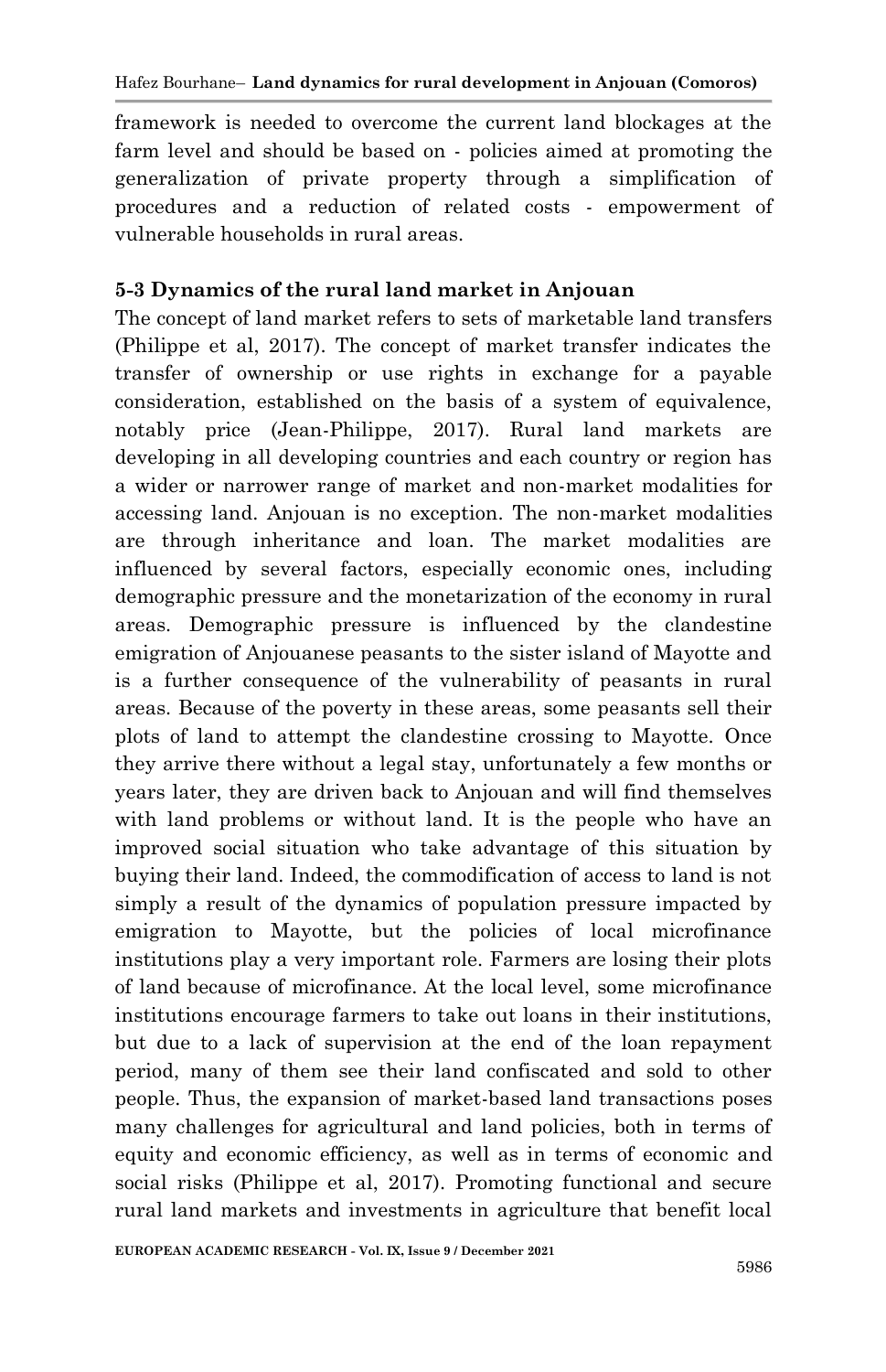and national economies while protecting the land rights of local people is therefore particularly important.

#### **6-CONCLUSION**

This article on land dynamics for rural development in Anjouan provides an understanding of some of the obstacles to farm development. To this end, the land tenure problems in the study area affecting farmers and their farms are numerous. The management of patrimony, the management of plot boundaries, the divagation of animals destroying crops, the imperfect trading of land, the tree, borrower and owner of land are the problems frequently encountered by farmers. These problems are sources of many conflicts and contribute significantly to slow down the development in rural areas. To solve these problems and promote rural development, rapid solutions must be found, notably securing land ownership, putting in place new land legislation to secure producers' access to land and natural resources, but also solutions must be found for the high population growth on the island of Anjouan. The implementation of the new land legislation therefore requires a framework for maintaining cash crop yields, developing food crop yields and protecting the soil against erosion, as well as protecting farmers at the farm level. The new land legislation should also put in place a policy that will protect ecosystems but also the destruction of forests. In conclusion, the strategies used by farm households to deal with land tenure issues require the support and intervention development players from every walk of life. It is through the reinforcement of interventions and sensitization that households can, by themselves, get out of their situation of vulnerability and contribute to the development of their rural environments.

#### **BIBLIOGRAPHY**

- Aubert S., Rambintsaotra, S., and Razafiarijaona J., 2013. Land tenure insecurity in and around Madagascar's Protected Areas : an obstacle to overcome for biodiversity conservation and rural development. 24 P.

-BARRIERE, Olivier. 1996. Gestion Des Ressources Naturelles Renouvelables Et Conservation Des Ecosystèmes Au SAHEL : Le Foncier-Environnement. Université de Paris 1. Tome1. 133 P.